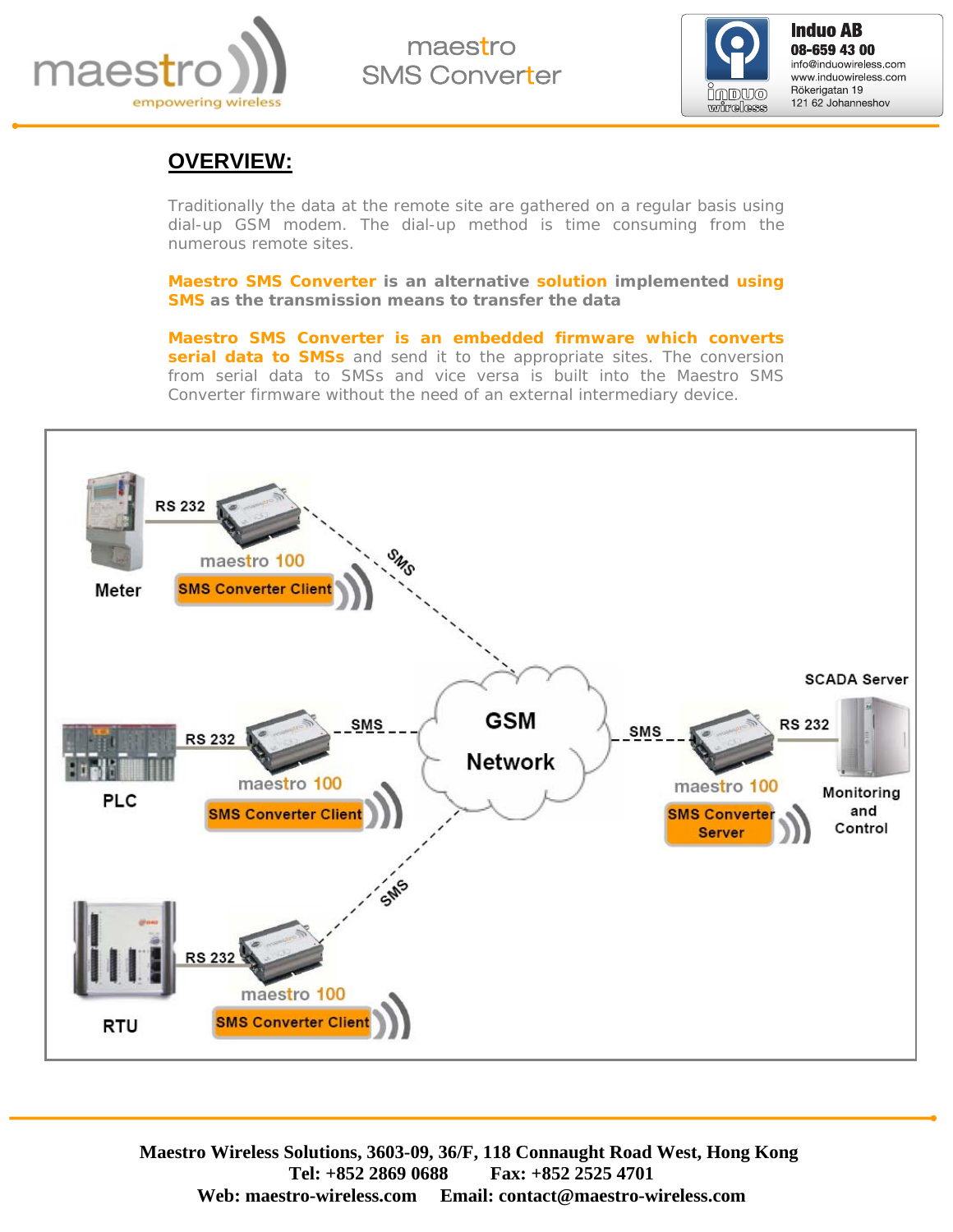

# maesti SMS Converter



#### **HOW IT WORKS:**

- The application efficiently converts serial data into SMSs and back SMSs into serial data.
- Data are compressed to minimize the number of SMS that need to be sent.
- The SMSs are encrypted to prevent unauthorized usage of the application and to secure data transmission.
- If more than one SMS is required, it will be divided into multiple SMSs. They will be next reconstituted at the receiving end to reproduce the raw original data packet.

#### **FEATURES:**

- **Compatible with numerous standards SCADA protocols such as Modbus,** DNP3.0, IEC …
- **T** The configuration parameters are stored in non-volatile memory of the modem.
- **User Friendly Graphical User Interface (GUI) for configuration,** downloading and saving.
- **Easy to configure** setup within minutes. The configurations parameters can be saved and downloading into other Maestro modems with the Superior SMS Converter application inside.
- I Independent of the attached devices can be PLC, RTU, meters, data loggers, etc.
- I Ideal for application with low to medium data traffic where non timecritical data communication are acceptable.
- Up to 31 devices to one Maestro 100 client through RS485.
- Up to 20 Maestro 100 clients per Maestro 100 server.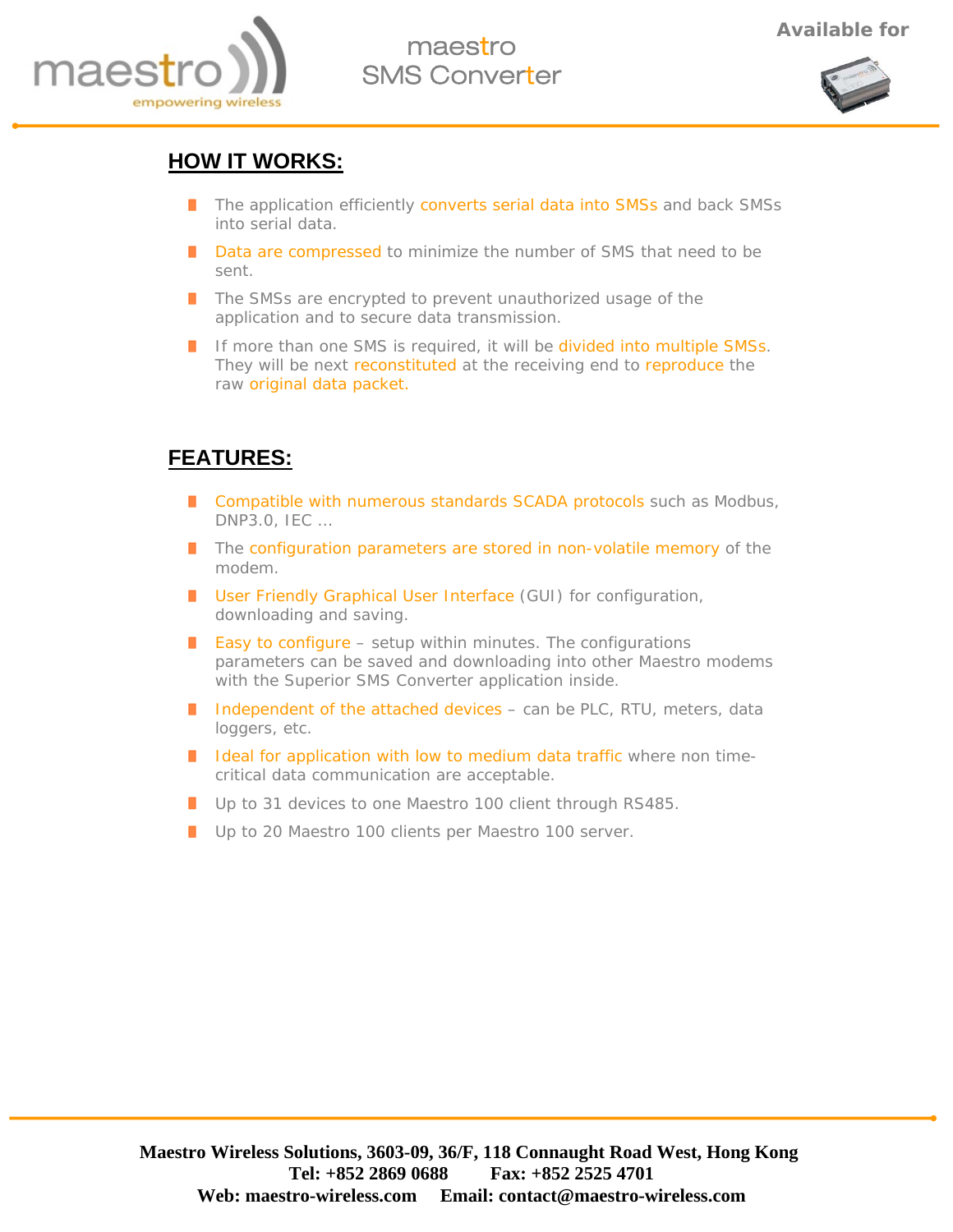

# maestro SMS Converter



### **TWO CONFIGURATIONS AVAILABLE:**



 $\blacksquare$ **Polling method** from the server.

> **This configuration can be set up on all SCADA protocols and is totally transparent.**

**Pushing method** from the remote site with embedded command in the modem. П

**In this configuration the Maestro 100 at the remote site acts as a master.** 

**Customization is required for specific protocol.**